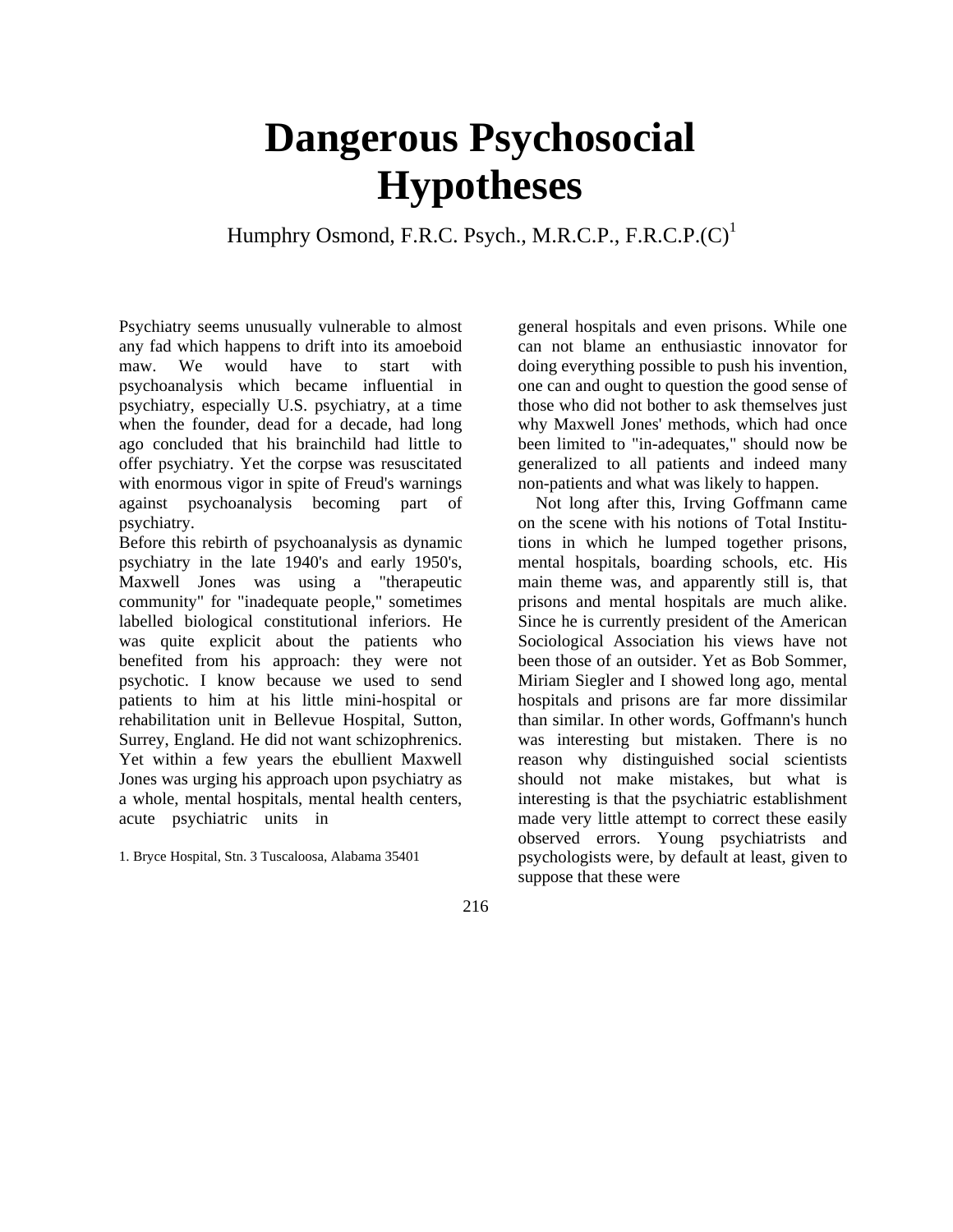"valuable insights" rather than serious and avoidable mistakes based on a social scientist's ignorance and poor powers of observation.

At about the same time Scheff and others came along with what became labelling theory, which was simply the notion of giving a dog a bad name. It seemed to make little difference to this particular faction that mental illnesses had been occurring all over the world throughout recorded history, which suggested that this was no local whim of the 18th, 19th or 20th centuries. Some psychiatrists still pay lip service at least to labelling theory and behave as if it had some merit. They seem to be unaware that it is a dud which has never been plausible in view of the natural history and world wide distribution of mental illnesses. What is more, most mentally ill people do not find labelling theories help them particularly.

At about this time, largely by accident, another psychosocial theory received, for a time at least, widespread interest and support in psychiatry the schizophrenogenic mother. This was later extended to the family as a whole and has done much to embitter the relationship between patients and their families and those who treat patients and their families. This led to an open season against the families of patients which still continues to some extent.

In the mid 1950's Gregory Bateson, an anthropologist, and Don Jackson, a psychiatrist, launched the double bind notion. It was said by enthusiasts for this idea that schizophrenia was due to a specific kind of interaction in which an ambiguous message was passed from parent to child. Not long before his death Bateson took psychiatrists to task for taking his theories too concretely. However, when Tom Paterson visited him in California about 1958, Bateson gave him to understand that the double bind theory was the explanation for schizophrenia. It seems that most human communication is more or less ambiguous and that in families where someone is schizophrenic it is even more ambiguous.

Tom Szasz and Ronald Laing constitute other approaches, mostly derivative from a variety of predecessors, which have been

adopted by some psychiatrists and have puzzled,

dismayed and sometimes annoyed patients, their families and the public.

It is odd and ironical that psychiatry whose special concern is mental illness and which has always noted that social attitudes greatly affect the way in which the mentally ill are treated has been so uninterested in the potential for harm of these many and various psychosocial theories. Great and sometimes hostile attention has been paid to various biological theories and treatments but psychosocial theories have been handled as if they would probably help, but could not possibly harm.

It should not be impossible to examine a social theory and ask oneself supposing that it was true, what would normal people do? Freud's original seduction theory posed this question. If fathers regularly raped small boys and girls making them neurotic or psychotic what course of action would be most appropriate? Clearly one ought to deal with the cause of the disease, the badly behaved fathers. There is no evidence that Freud ever considered this. The variations on psychoanalytic notions were not likely to help families to get on better with each other. It once again became fashionable to blame parents for their children's mental illnesses. This blame seeped into literature, the stage, movies, etc. It was received with much respect because it was supposedly scientific. It was via literature etc. that most of the psychiatrists of the 1930's and 1940's learned about this new science. Few of them knew that by this time Freud was no longer interested in psychoanalysis as a medical or psychiatric tool. He would have been shocked and offended by the fate of his science after his death.

It was not difficult to recognize that as a treatment for the psychoses psychoanalysis never had much promise on simple logistical grounds. So that if the goal of psychiatry was to be that of effective treatment of its illest patients psychoanalytic training was of doubtful value. This could have as easily been discovered in the 1920's as in the 1970's.

Many of the problems which beset psychiatry derive from its lack of a useable map of normal human temperament. It is not unlike